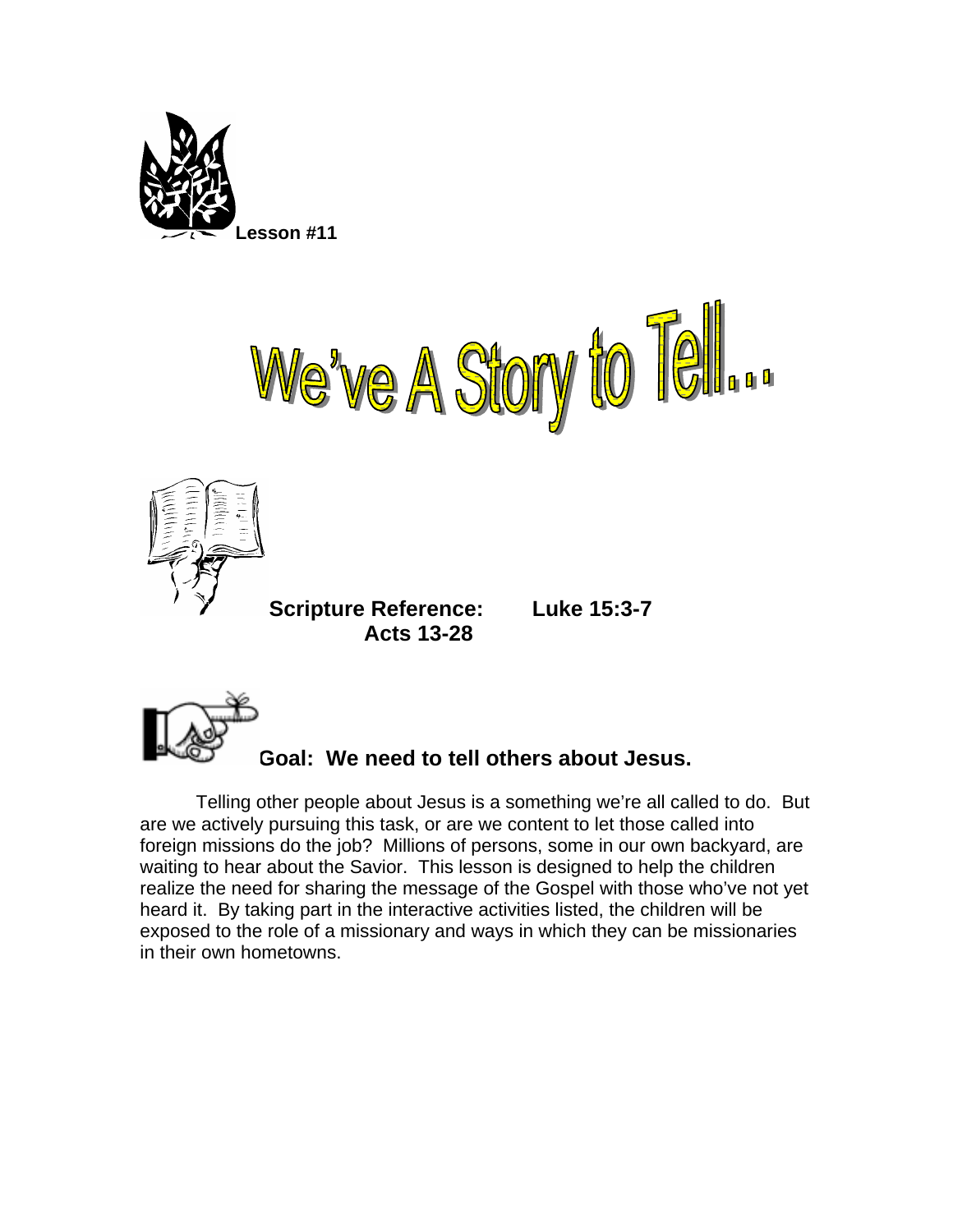

**Opening Activity:** 

( For this activity, you will need about a 60 piece jigsaw puzzle and Bibles. Ahead of time lay the mixed-up puzzle pieces out on the floor or table, with the exception of one piece. Hide that piece somewhere in the classroom.)

Have the children work as a team putting the puzzle together. When it is complete except for the missing piece, say: **What's wrong? There's a piece missing! A puzzle with a missing piece isn't much good. Let's look around and see if we can find the missing piece.** When the last piece is found and put in place, say: **Wow! You found it! How does that make you feel? It makes me feel like celebrating.** 

**Finding the lost piece of puzzle reminds me of a story in the Bible.**  Have the children look up Luke 15:3-7. Read the passage aloud to the children. **What did the man do when he lost his sheep? How did he feel when he found the sheep?** 

**The missing piece of puzzle and sheep are like a person who doesn't know about God's Son. She feels lost and empty inside. When that person finally learns about Jesus and asks Him to fill her heart with His love, she feels like celebrating, just as we did when we found the puzzle piece. God feels like celebrating, too. In fact, God celebrates every time someone comes to know Jesus.** 

**But there are lots of people in the world who don't know God's Son. Today we're going to travel back in Bible times to meet a man to whom God gave a special job, the job of telling other people about Jesus.** 



(This activity consists of a monologue portrayal of the Apostle Paul. You may dress in character and present the monologue yourself using the script provided below, or find someone else who would be willing to do so.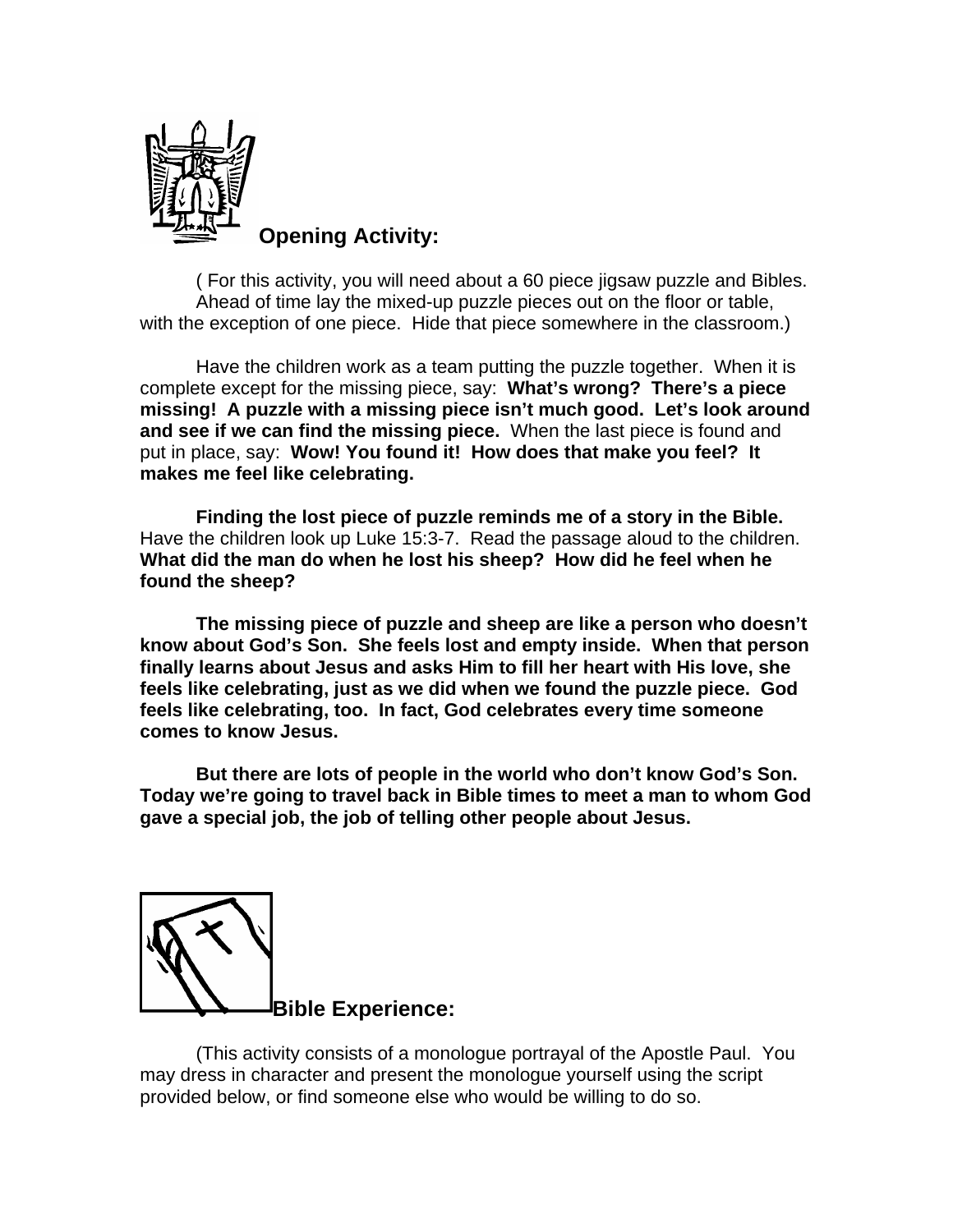If someone is dressing in character, you will need clothing similar to what a man would have worn during Bible times.

 If you are dressing for the part, you may wish to arrange ahead of time for another adult to stay with your class while you get into costume.)

 Gather the children together in front of the area from which the monologue will be presented.

## **Script**

*Come into the room, brushing dust off your clothes as you talk.* 

**Good morning! My name is Paul. I'm pleased to meet you. You'll have to excuse me if my clothes look a bit dusty and dirty. I just got out of jail and haven't had a chance to clean up yet…***Pause.* **Oh, I see the way you're looking at me – not too comfortable being in the same room as me, knowing I've been in jail and all. You're probably wondering what I did to get put in jail, too, aren't you?** 

 **Would you believe I was thrown in jail because I love God? It's true! I was! There's a rather long story behind the whole ordeal, and I'd be more than happy to share it with you. But I don't think you'll want to be here all day, so I'll just share part of the story.** 

 **I guess I'm what you would call a missionary. I go around to different places telling people about Jesus; often these are places I've never been visited before. I tell the people that Jesus is God's Son and that He died on the cross, so they could be forgiven for their sins (the wrong things they've done). But Jesus didn't stay dead. He came back to life again! He lives in Heaven with His Father. We can go to Heaven to live some day too, if we choose to love and obey God.** 

**Many people are glad when I come to their towns. They want to hear about Jesus and how much He loves them. They want to know how to live for Him. But not everyone is always happy to see me come.** 

**The town leaders don't like it when I tell the people to obey God. They think the people should obey** *them***! To keep me from talking to the people, sometimes they put me in jail. Sometimes they beat me with sticks or whip me. But it doesn't stop me – I keep right on talking about Jesus!** 

**It's hard being a missionary at times, but it's worth it. Every time I hear someone say, "Jesus, I want to live for You – I choose to obey You!", every time I hear those words, it makes getting thrown in jail not seem quite so bad after all.**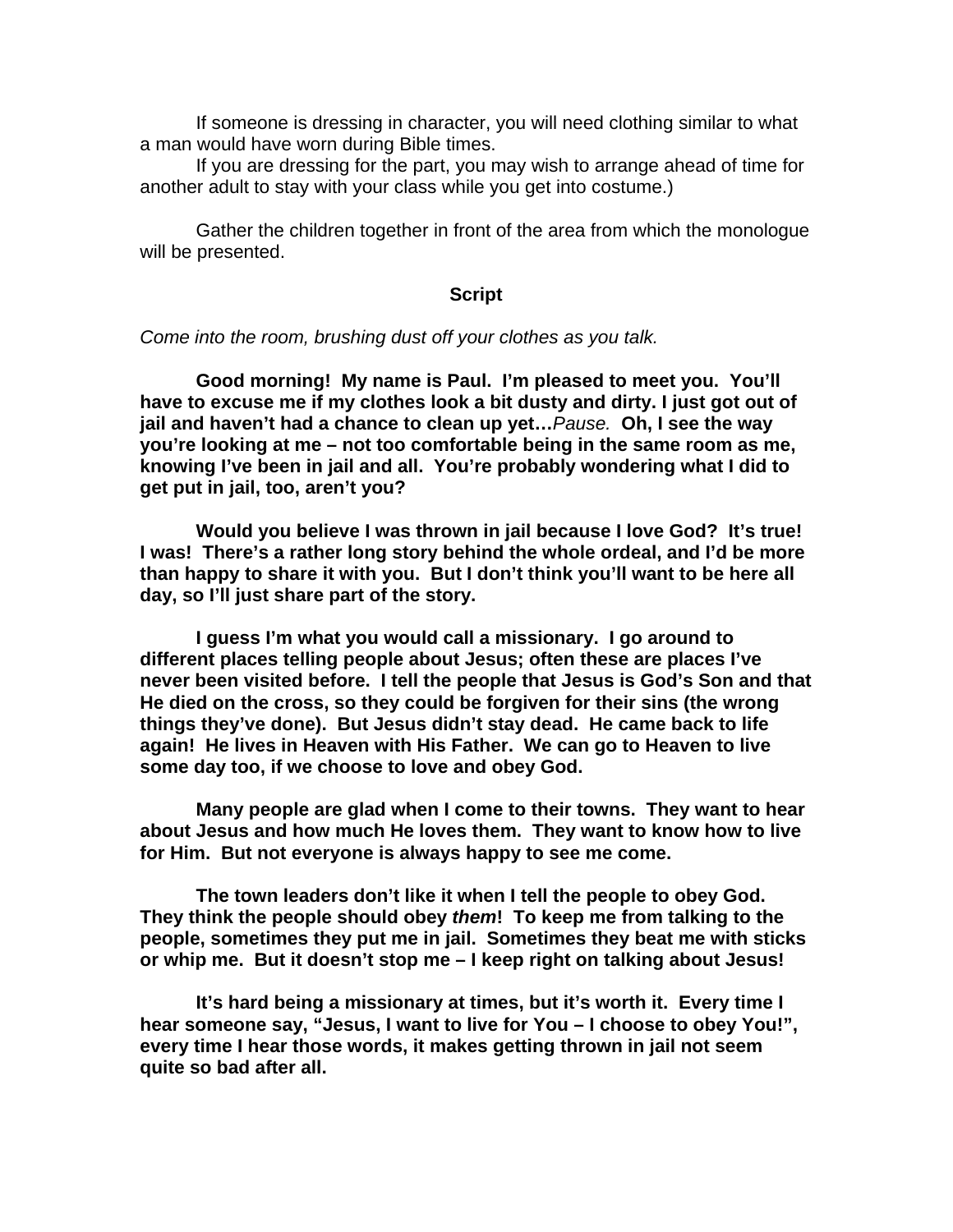**Telling other people about Jesus is the most important thing I can do right now. You know, you could help me out some by telling other people about Jesus, too. Maybe you could start with your friends.** 

**Well, I'd better get going. I have to catch a ride on a ship. I do hope I don't get seasick. If you'd like to know more about my missionary adventures, you can read about them in the book of Acts in the Bible.** *Wave as you walk away.* 



**Life Application:** 

(For this activity, you will need a blackboard, chalk, and an eraser.)

On the blackboard, write "A missionary is…" Say: **We just met a man from the Bible named Paul. Paul said he was a missionary. What is a missionary?** Write all responses on the blackboard underneath the heading. **What else can you tell me about a missionary?** Write additional notes. **Who can be a missionary?** 

**God doesn't ask everyone to be a missionary in a faraway land, though He does ask some people to do this. Not all people who need to know about God live faraway. How can we be missionaries for God right where we live?** 



(For this activity, you will need the attached door hanger pattern, card stock or poster board, assorted colors of fun foam, tacky or craft glue, scissors, pencils, and permanent markers, as well as small slips of paper containing the name of your church and times of the various services.

Ahead of time, trace the door hanger pattern onto card stock or poster board a few times and cut them out for the children to use as patterns. You may want to make a sample hanger for the children to use as a guide. If you prefer,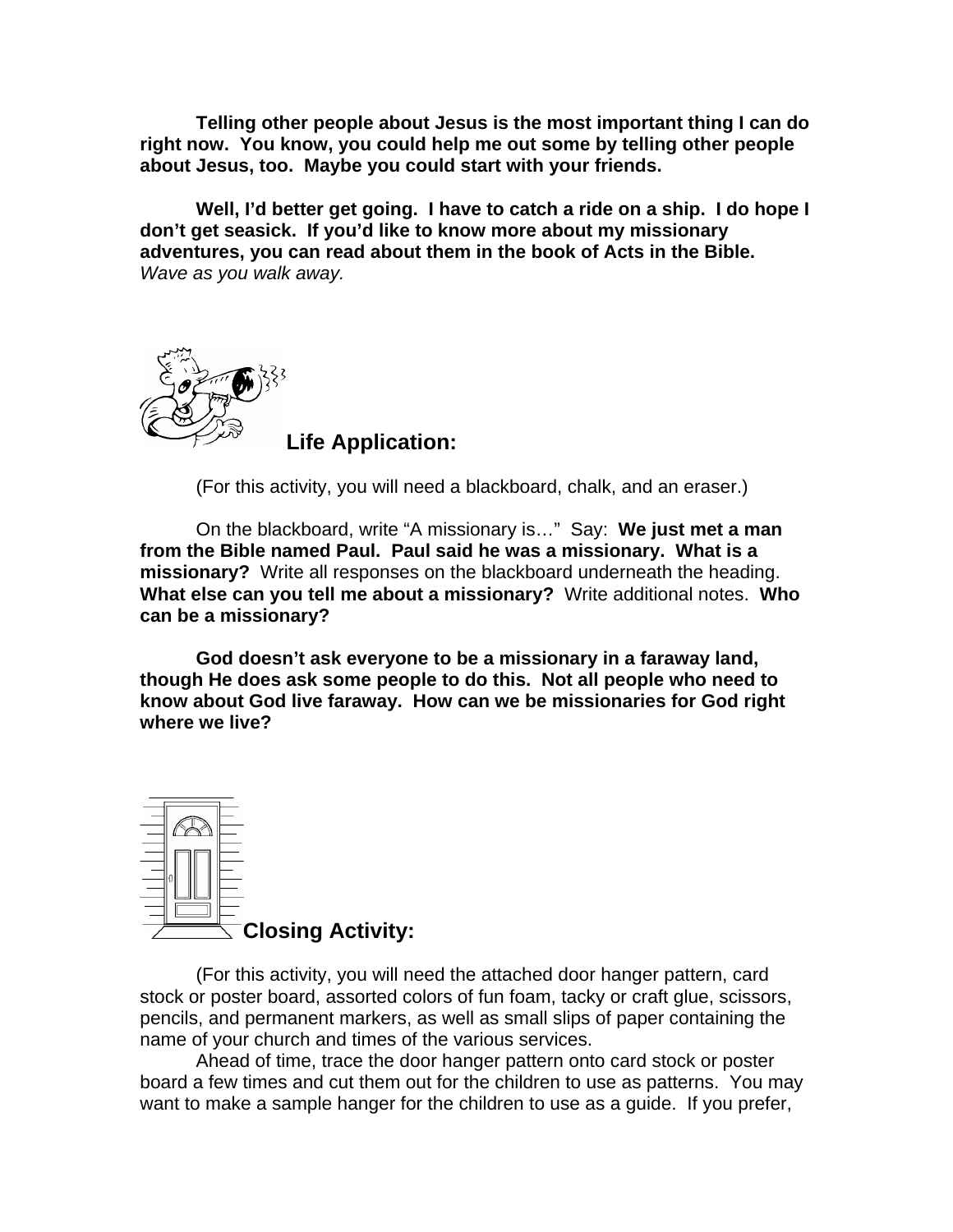some craft stores have pre-cut fun foam door hangers and shapes available for purchase.)

 Lead the children in making door hangers to give to a friend who doesn't go to church. The children may trace the door hanger patterns onto whatever color of fun foam they wish and cut them out. They may decorate the hangers any way they wish by cutting smaller figures out of different colored fun foam (suggestions for shapes might be hearts, crosses, flowers, etc.). Each hanger must bear the words, "Jesus Loves You!" Attach a slip of paper containing the church name and times of services to the back of each door hanger.

 Say: **Today we learned what a missionary is and how we can be missionaries where we live. Telling other people about Jesus is an important job. This week I want you to be missionaries by giving the door hangers you made to friends who don't go to church and by inviting them to come to ours.** 

 **Next week we will learn about some special missionaries who live in faraway places.**